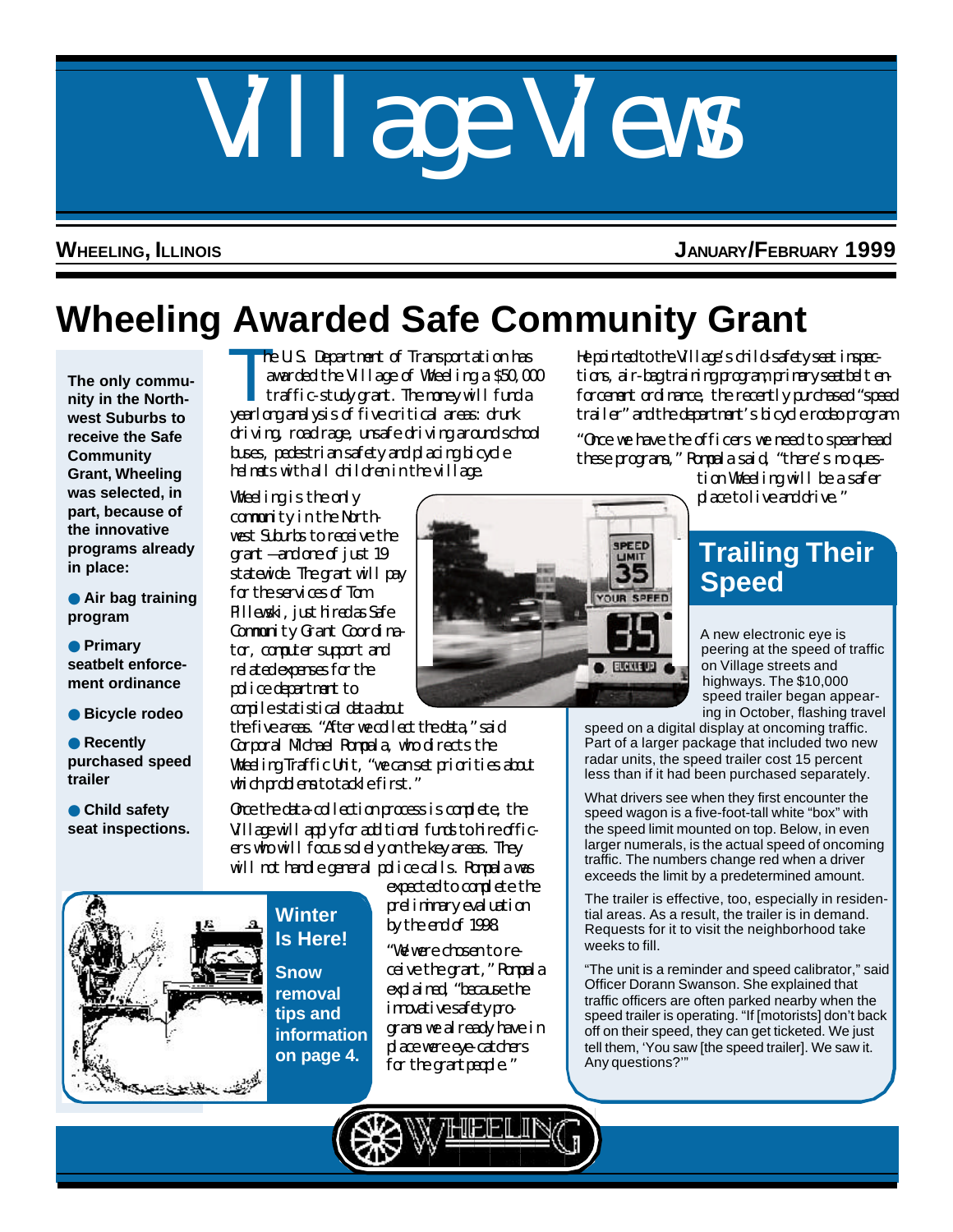### **JANUARY/FEBRUARY 1999**

### **Village Views PAGE 2**



*"Engineering Division personnel will survey the area and draw up a drainage plan that may save homeowners a lot of money."*



Att ttentiveness to the needs of the commu nity and a teamwork approach are the hallmark of service provided by Wheeling's Public Works Department, says Director Robert D. Gray, Jr. "When someone calls us, we try to respond that day."

*Robert D. Gray, Jr.* Many residents may not

be aware of all the times they might call Public Works for assistance. For example, Sewer Division recomments calling the Village first about a sewer service line problem. "It might be attributed to our line. If so, we'll pressure dean the sewer main," Gray says.

Before hiring a plumbing contractor to replace a service line, Public Works suggests having its sewer line closed-circuit television cameras check it out. "Pictures can save a lot of unnecessary digging," Gray adds.

# ▲ **Hallmark of Public Works' Service: Attentiveness to Community Needs, Teamwork**

Another time to call Public Works is to advise Street Division of storm-damaged trees on public property. They pride themselves on running a sound tree maintenance program. Have a problem with a frozen pipe? Public Works has a pipe thawer and may be able to assist. See a dead animal in the road? Street Division wants to know about it.

Specialized services for residents go beyond what many communities offer. Homeowners with drainage concerns, for example, have a friend at Public Works. "One of the most common problems we see is yard flooding when gardens or sheds obstruct the drainage easement. Engineering Division personnel will survey the area and draw up a drainage plan that may save homeowners a lot of money," Gray explains. "Residents don't necessarily have to hire a civil engineer or land planner to correct the problem." Public Works takes a special interest in drainage problems. "We look at the creeks every two years. Creek and drainage improvements are constant," Gray says.

Public Works delivers the Village's most visible services. It has privatized nany essential services—landscaping

# **PW Has 6 Divisons**

The Public Works Department has six divisions: Engineering, Fleet Maintenance, Building and Grounds Maintenance, Street, Sewer, and Water.

**Engineering** reviews infrastructure improvements associated with new subdivisions and buildings, provides technical assistance, supervises permit processing, and provides on-site inspection of all public improvements. The division previously was part of the Commu-73,100 lineal feet of pavement nity Development Department before a 1995 restructuring to increase efficiency and better coordinate improvements with Public Works.

**Fleet Maintenance**, as you might expect, keeps all Village vehicles in good operating condition. It is also responsible for underground fuel storage tank compliance and for providing snow and ice control support to the Street Division.

**Building and Grounds** is responsible for building, landscaping and grounds maintenance at the Municipal Complex, Senior Center, Cemetery, Metra station, and the branch fire station. It also provides snow and ice control services at these sites.

**Street Division** handles repairs on pavement, curbs, and gutters for 62 miles of Village streets; maintains 8,000 lineal feet of crosswalks, markings and all sidewalks; does parkway tree trimming, and keeps more than 700 street lights burning. It maintains an inventory of street histories. It uses infrared analysis of pavements to test strength and set priorities for replacement.

**Sewer Division** is responsible for 74 miles of sewer lines, 2,100 manholes, 9 sanitary sewage lift stations, 65 miles of storm sewers and 2 storm water pumping stations. Its

duties include sewer odor control, 24-hour emergency assistance, televising and inspecting of sewers. The Division is also responsible for flood response and emergency pumping.

**Water Division** supervises a system that delivers a daily flow of 4.4 million gallons of Lake Michigan water to Wheeling customers. Its responsibilities include 117 miles of water mains, 1,300 valves and valve vaults, 1,368 fire hydrants, 2 deep wells, 9 water storage facilities, 4 pump stations, and over 6,200 water meters.

To increase efficiency, Water Division is converting water meters to new remote-read radio units. Using new technology, these radio units enable Water personnel to read meters as they drive down a block without going up to each house.

and waste removal, for example—to increase cost efficiency. However, snow removal is considered an emergency service, like floodcortrol, so Public Works has its own equipment and trained personnel to handle it.

The Public Works Department prides itself on employing many homegrown professionals who care about Wheeling. "We get along very well. Many division heads grew up here. We area 'cando' group. You don't see massive chuckholes in Wheeling," says Gray, whose round-the-clock work habits are legendary.

# **WHEELING, ILLINOIS**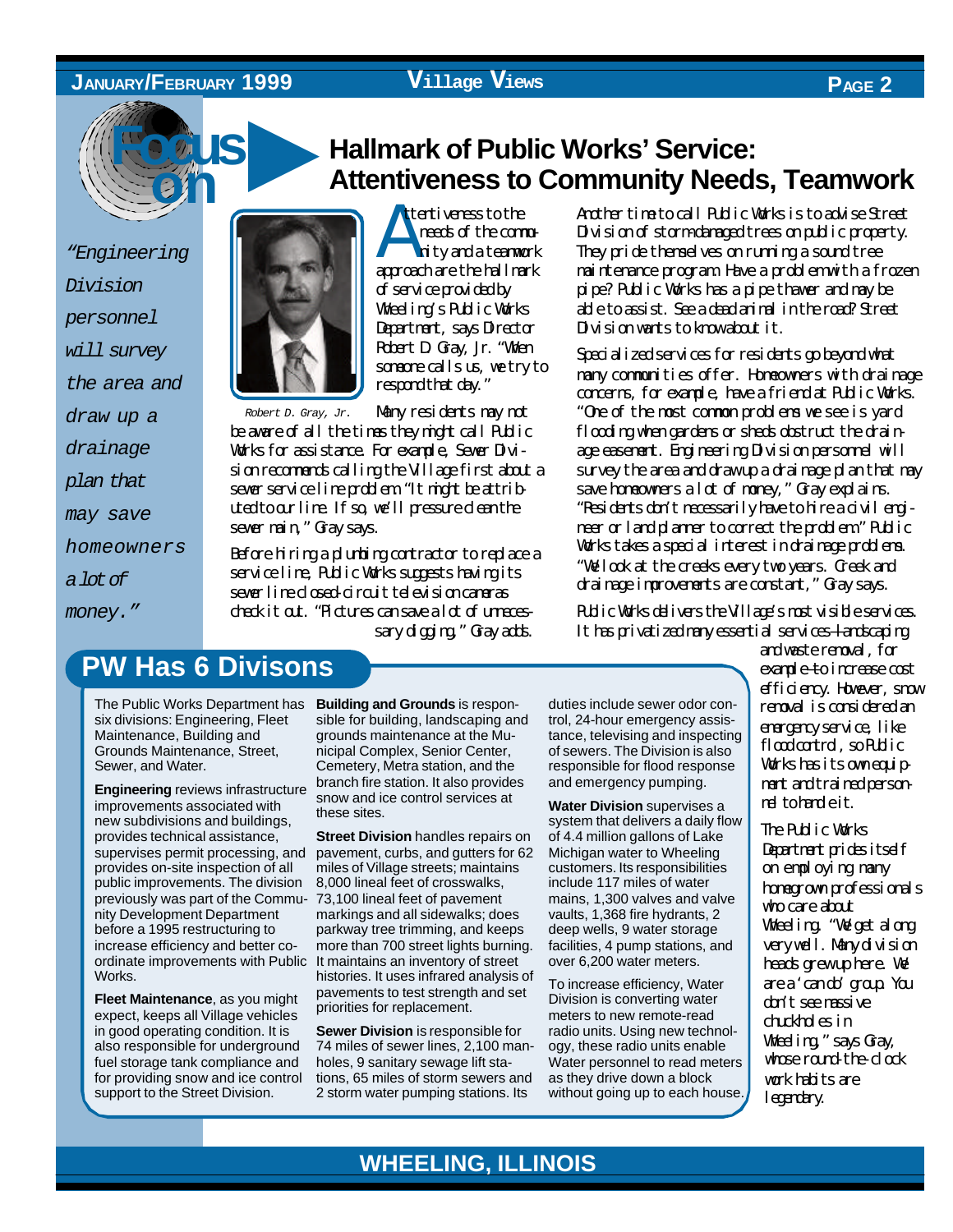# **Community Celebrates Festival of Lights**

*A new banner, fit for the season, flies above Village Hall. A number like it also decorated Milwaukee Avenue.* ▼

*The New Dawn Singers of Wheeling High* ▼ School loaned their vocal talents for the *event.*





*Board President Gregg Klatecki enjoys a moment with a young resident.*



# *A n outpourfairydust*  $\blacktriangleleft$

# **Things that Go Boom in the Night**

While many cold days lurk on the road to Independence Day, plans are nonetheless proceeding for the 1999 Fourth of July extravaganza. Attempting to build on the overwhelming response to the 1998 celebration, the volunteer committee is planning an event called "Bridge to Tomorrow" to recognize the changes  $\alpha$ ccurring in Wheeling and its future in the  $21<sup>st</sup>$  century. The theme will be extended to feature a bridge of balloons.

Fire Chief Keith MacIsaac and Public Works Director Bob Gray will be co-grand marshals of the parade. Parade participants haven't yet been finalized, but Paul Nielsen's Blues Band and the Big Band Sound — both heard in recent years — will be featured in the band shell.

Last year's unexpectedly large turnout prompted organizers to introduce changes to ease the purchase of food tickets. While the number of restaurants participating will be the same — twelve residents will be able to buy tickets up to a week in advance.

A bigger fireworks display is planned for this year. Already set is a \$15,000 budget to make things go boom in the night. To help defray costs, the annual spaghetti dinner will be held February 16, 5-7 p.m., at Amvets on McHenry Rd. Residents will also be asked to donate a dollar eachwith their water bills.

For more information about "the Fourth," contact Trustee Judy Abruscato at 847-541-8783.

# **Briefs and Announcements**

### **Horizons Seeks Volunteers**

**Horizons Children's Center** urgently needs volunteers, especially among seniors and retirees. The program pairs adult mentors with small groups of children in the classroom for three hours a week. The hours vary from 9 a.m. through 6 p.m. The ages of the children range from six weeks old through 12 years. Some children do not have grandparents living nearby and miss out on the value of learning from the generations. For information, call Chris Bauske at the Retired and Senior Volunteer Program at 847-228-1006.

### **Wisinski Joins Airport Commission**

Trustee Wayne Wisinski has assumed the additional responsibility of representing the Village on the Palwaukee Municipal Airport Commission. He fills the term left vacant by the passing of Bill Rogers, a longtime Village resident and former trustee. Wisinski will serve through 2001.

### **Congrats to HS State Champs**

**T**he Board of Trustees lauded the boys cross-country teams at Wheeling High School and Holmes Middle School with proclamations. The Wheeling boys ran to a state championship. The Hornets finished third at a recent state cross-country meet.

# **WHEELING, ILLINOIS WHEELING, ILLINOIS**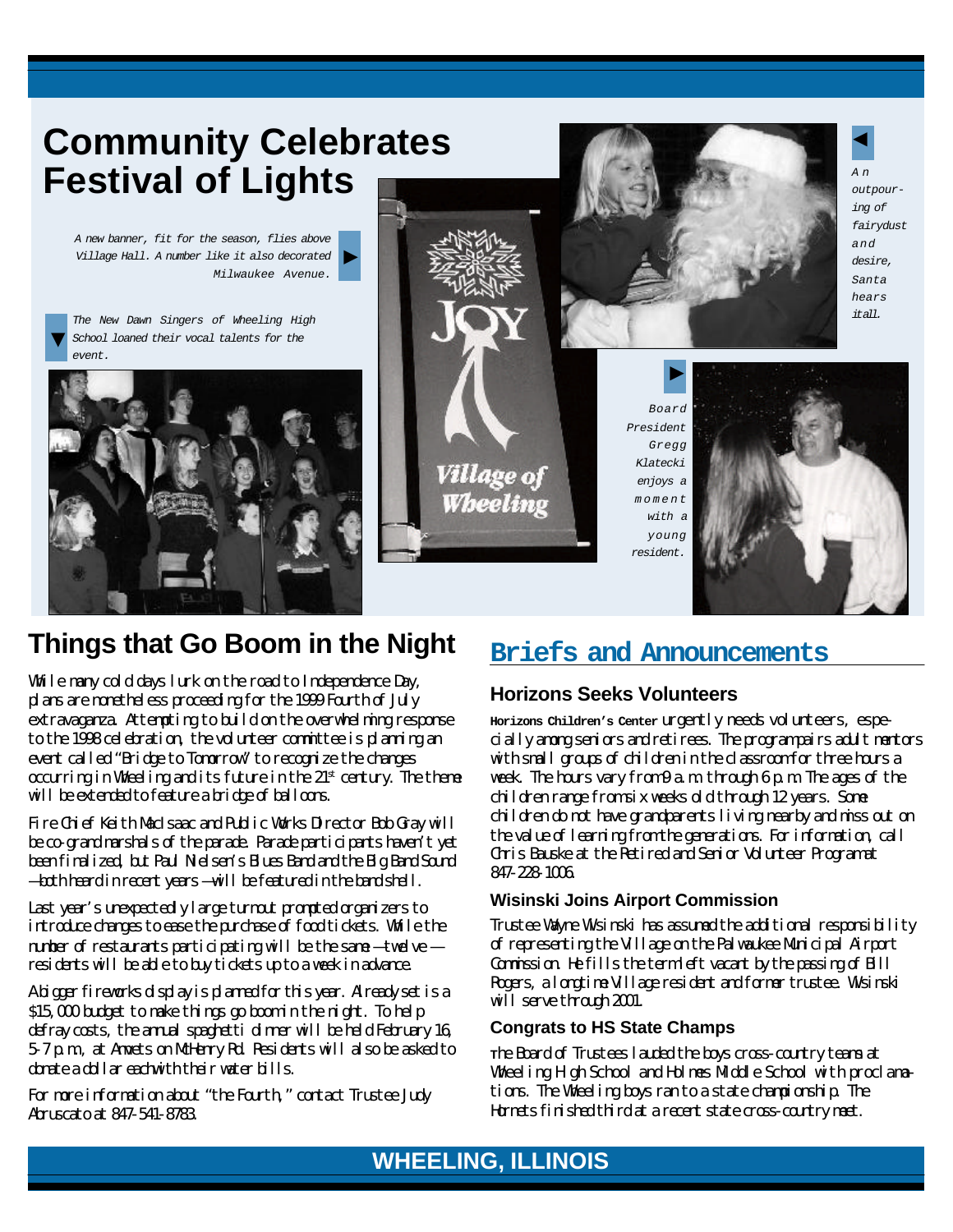### **JANUARY/FEBRUARY 1999 Village Views PAGE 4**

# **Village Launches Snow Removal Plan**

The arrival of winter means the annual launch of the Village's Snow and Removal Plan. The Department's priority list calls for plowing:

● Principal intersections

**with normal trash collection.**

● Primary collector streets to allow two-way traffic to pass safely

● Feeder streets, cul-de-sacs, and dead-ends ( in order).

Department personnel start at the top of the list and work their way down. It is impossible to predict when a given area may be plowed due to varying weather and snow conditions.

**Trees will be picked up** While the Department crews spread salt more heavily at roadway intersections and curves, weather, traffic volume, and pavement type are factors in how well the salt does its job. However, when the temperature dips below 25 degrees (F.), salt becomes less effective. In very cold temperatures, the salt has mediat.

> With the Village caring for local streets and thoroughfares, two other agencies are responsible

**Drive Produces 36 Units of Blood**

The Board of Health declared the recent blood drive "a success." The one-day event produced 36 units of blood. The next blood drive will be held March 10, 1999.

**Fill Senior Commission Vacancies** The Senior Citizens Commission would like to fill several vacancies. The commission helps advise and coordinate activities at the Senior Pavilion. For more information, contact Nancy Janssen, Senior Citizen Coordinator, at 847-459-2672.

### **Route 83 Improvement**

Motorists traveling Route 83 between Dundee and Palatine Roads may experience periodic delays through late fall 1999 as reconstruction proceeds. The \$8 million project will see the highway grow from two lanes to five (including a painted median). New traffic lights are planned for the intersections of Hintz and Dundee Roads with Rte. 83.

### for related highways:

Major traffic arteries  $-M$ l waukee Ave., Dundee Rd., Palatine Rd., Aptakisic Rd., Route 83 (Elmhurst Rd. and McHenry Rd.) and Wolf Rd.  $$ are the responsibility of the Illinois Department of Transportation. Their phone number is 847-705-4222.

**Primary and secondary traffic arteries** — Lake-Cook Rd., Schoenbeck Rd., Camp McDonald Rd., Old Buffalo Grove Rd., Wheeling Rd. (south of Palatine Rd.), Hintz Road; Buffalo Grove Rd., and Weiland Rd. — fall under the jurisdiction of the Cook County Highway Department, which may be reached at 847-827-1164.

As a reminder, the Department of Public Works has issued the following snow-related guidelines:

**• Be careful where you shovel snow - not** into the street or on the sidewalk and not covering a fire hydrant.

● **Parking on Village streets is prohibited** following a snowfall of at least two inches until the plows are finished.

● **Keep your sidewalks safe** for others; it's your responsibility to dear them.

# *Parking on Village streets is prohibited following a snowfall of at least two inches until the plows are finished*

# **Tips to Keep Your Driveway Clear of Snow from Public Works**

Winter and snow in the Chicago area are synonymous with plowing and shoveling. It's a time when the shovelers and the plowers need to cooperate. Snowplow operators have to move as much snow as possible while avoiding such barriers as  $\sim 2.5\%$  and parked cars.

**WHEELING, ILLINOIS**



-CLEARED ROADWAY AREA

**GLEAR THIS AREA** (Make pocket for plaw to deposit snow)

 $\partial$  power only payor can  $\langle \cdot \rangle$ 

A, Ca

Sometimes plowed snow can block driveways. You can help reduce the chance of a clogged driveway by shoveling snow in the direction of traffic, so the plow can take it away instead of pushing it in. Also be sure to clear a pocket

on the side opposite your driveway as shown in the attached diagram.

**CLEAR THIS AREA**<br>(Make pocket for plew to deposit snow

**Second them pavement** 

d) ¦



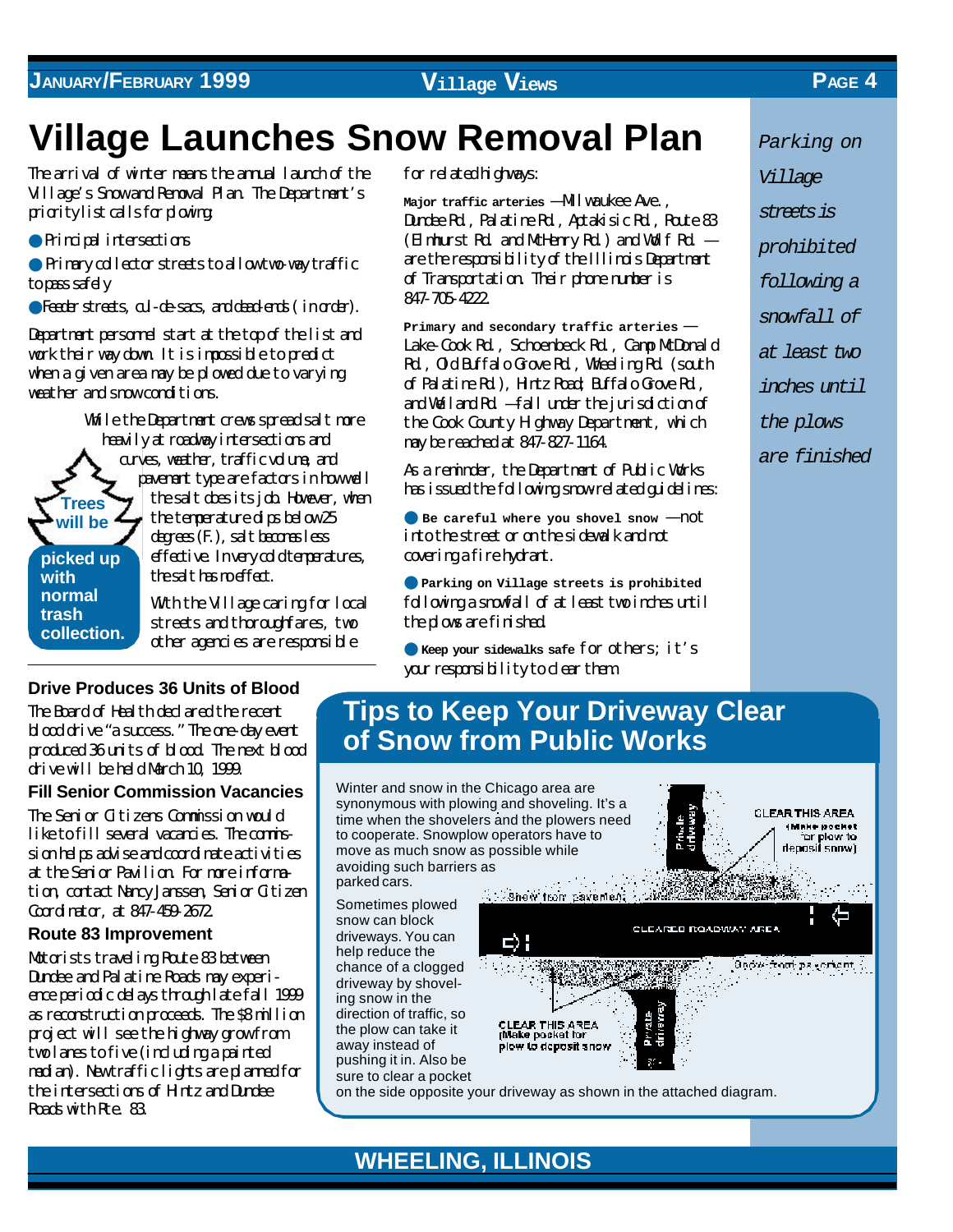# **Beware the Indoor Fire Season**

The Wheeling Fire Department has issued a set of reminders to reduce the drama of fire, especially during the colder months.

● Keep kitchen clutter and loose d othing away from a hot stove.

● Never leave cooking food unattended.

● Turn pot handles inward to prevent spills.

● Don't overload electrical outlets or run power cords across doorways or under rugs.

● Use non-tip candleholders and never burn candles near combustibles, such as curtains.

● Install smoke detectors on each level of your home, including rooms where people sleep with the door closed.

● Have your chimney and central heating systeminspected at least once a year.

● Never store gasoline inside your home.

● Keep fireplace fires small.

 $\blacksquare$ 

 $\blacksquare$  $\blacksquare$ 

Н

П п

п

 $\blacksquare$ 

 $\blacksquare$ 

п

 $\blacksquare$ 

 $\blacksquare$ 

 $\blacksquare$ 

 $\blacksquare$ 

 $\blacksquare$ 

Always use a screen to keep sparks where they belong.

● Never pour ashes into an indoor barbecue pan.

### **Laundry Room**

A little-known fire hazard lurks behind the usually friendly laundry dryer. Lint is highly combustible. Most gets caught in the lint trap, but some slides through to be vented outside.

If left alone, the vents perform well and safely. Some homeowners, trying to block access to nestbuilding birds, install screening over the outtake of the vent pipe. This is a collecting point for the lint particles not stopped at the lint trap. Over time, lint will collect on the screen to the point of blocking air flow and creating hazards.

The Wheeling Fire Department urges residents not to use small screening over a laundry vent tube. Consult with a licensed contractor to determine the best and safest solution.

# **Community Calendar**

*Residents are invited to attend public meetings of the following Village boards and commissions . Most meet in the Village Hall Council Chambers (unless otherwise noted).*

*Village Board — Mondays, 7:30 p.m.*

*Plan Commission — Second and fourth Thursdays of the month, 7 p.m.*

*Board of Health - Fourth Tuesday, every other month, 7 p.m.*

*Human Rights Commission — Second Tuesday of the month, Village Hall lunch room, 7:15 p.m.*

*Zoning Board of Appeals — Second Tuesday of the month, 7:30 p.m.*

*Senior Citizens Commission — Third Monday of the month, Pavilion Senior Center, 10 a.m.*

*Fire and Police Commission — Third Tuesday of the month, Fire Department Conference Room, 7 p.m.*

*Palwaukee Airport Commission — Third Wednesday of the month, Committee of the Whole meeting, 7 p.m., regular meeting, 8 p.m., Airport offices, 1020 South Plant Rd.*

> . .  $\blacksquare$  $\blacksquare$

> > $\blacksquare$

п

 $\blacksquare$  $\blacksquare$ 

 $\blacksquare$ 

 $\blacksquare$ 

 $\blacksquare$  $\blacksquare$  $\blacksquare$ 

 $\blacksquare$ 

 $\blacksquare$ 

 $\blacksquare$ 

 $\blacksquare$ 

 $\blacksquare$ 

 $\blacksquare$ 

 $\blacksquare$ 

# **SPEAK OUT**

Communicate with Wheeling elected officials and administrators. Your advice, suggestions, questions and opinions are appreciated and **will receive response.** Please complete this form, detach and return to: Village Manager, Village of Wheeling, 255 W. Dundee Road, Wheeling, IL 60090.

| Name           | Phone                                                |   |
|----------------|------------------------------------------------------|---|
| <b>Address</b> |                                                      |   |
|                |                                                      |   |
| Comment        |                                                      |   |
|                |                                                      |   |
|                |                                                      |   |
|                |                                                      |   |
|                |                                                      |   |
|                |                                                      |   |
|                |                                                      |   |
|                |                                                      |   |
| n m<br>.       | .<br>a ka<br><b>The Co</b><br>a ka<br>.<br>a ka<br>. | . |

**WHEELING, ILLINOIS**